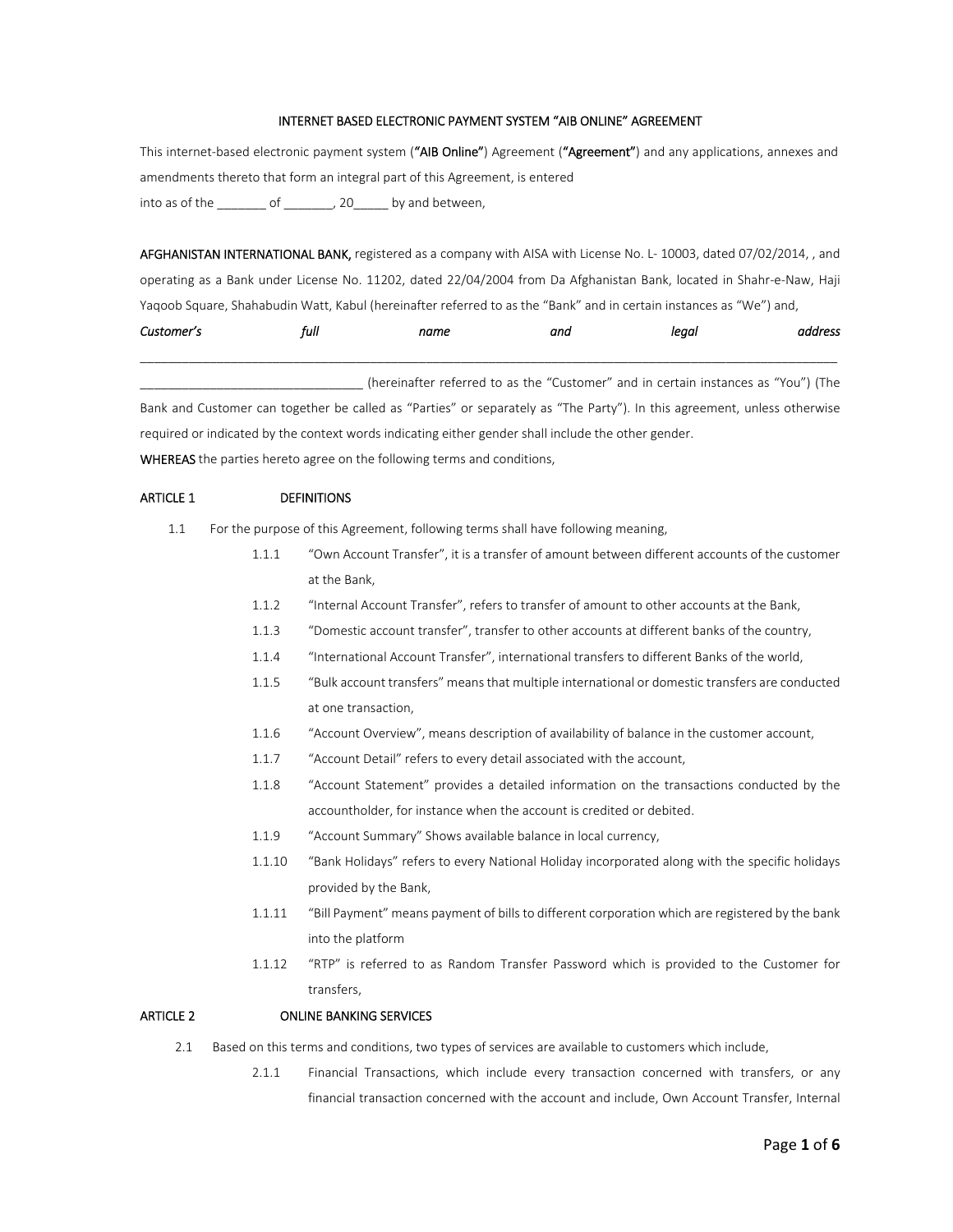Account Transfer, Domestic Account Transfer, International Account Transfer and Bulk Account Transfers, Bill payment

2.1.2 Non-Financial Transactions, include, Account Overview, Account Detail, Account Statement and Account Summary.

# ARTICLE 3 SERVICE HOURS

3.1 Online banking services and transfers outside the Bank are available 365 days a year and 24 hours a day, except during system maintenance and upgrades. Call centers are available 7 days of the week from 08:00 am to 10:00 pm local time. Mentioned time schedule shall be excluding the bank holidays. It shall be stated that that in accordance to the procedures of the bank a cut of time shall be applicable for domestic and international transfers which might differ based on the requirements. The Customer may contact the Bank at ibank@aib.af or at Head Office or any of the Bank's Branches.

# ARTICLE 4 CANCELLATION OF ONLINE BANKING SYSTEM

- 4.1 The Online Banking Services and transfers shall remain in force until it is terminated by either party. The Customer may terminate hisservice by notifying the Bank of hisintention to cancel in writing through branches of the Bank and shall prior to such cancellation nullify and cancel every scheduled payment. The bank may immediately cancel membership of the customer from services. Provided that, when transaction is booked by the customer it shall remain executable until canceled solely by the customer, Bank may only cancel the online banking system. This cancellation shall not effect Customer's accounts at the Bank.
- 4.2 After cancellation of this online banking system, any unprocessed payments shall be canceled, it is preferred that before such cancellation any scheduled payment in accordance to clause 1 of this Article shall be canceled.

# ARTICLE 5 **BUSINESS DAYS**

5.1 For online banking services and transfers outside the Bank, business days are Saturday to Thursday excluding bank holidays.

# ARTICLE 6 JOINT ACCOUNTS

6.1 If online banking services provided through this agreement is linked to more than one account as joint accounts, the bank may act on the written or electronic instructions of any authorized signer.

# ARTICLE 7 USE OF EXTERNAL EMAIL ADDRESS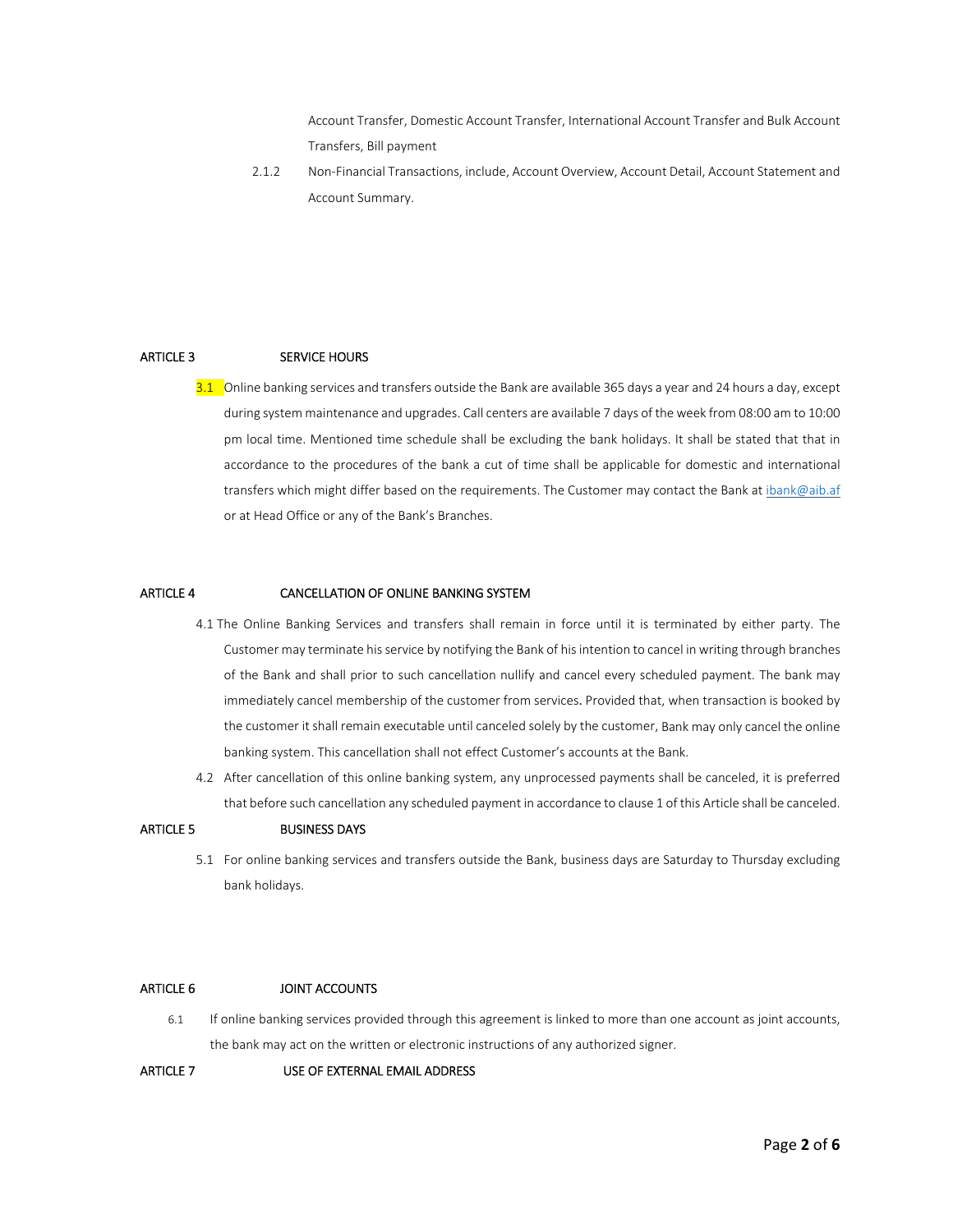7.1 You are requested to provide the Bank a valid and current external email address because we may send you important notices about service and privacy changes, also the system might automatically send you password for each transfer called RTP (Random Transfer Password), you shall further be liable to inform the Bank of any changes you make to your external email address or it gets disabled, You should immediately contact the Bank so that RTP notifications and automated messages are sent to your new email. The Bank may use your external email address to send messages and notifications on the availability of responses to payment inquiries or customer service inquiries, this attribute shall be used for transfers made to other banks.

## ARTICLE 8 **DISCLOSURE OF ACCOUNT INFORMATION**

8.1 The Bank may disclose information related to your account to any government official through court ordersin connection with prevention of fraud, investigation required or any other instance required by law.

# ARTICLE 9 **REPRESENTATION AND WARRANTIES**

9.1 The Customer represents that he is the legal owner of the account(s) and financial information which may be accessed through online banking. You further agree and represent that every information provided for the purpose of registration in and using online banking is accurate, complete and updated. You further agree that you have right to provide information to the Bank for enrollments, using Internet Banking and not to misrepresent your account information or identity.

#### ARTICLE 10 SECURITY

10.1 The Bank may further rely on instructions received through Internet banking from:

- 10.1.1 any other person to whom the Customer has given his username, password or other security credentials,
	- 10.1.2 anyone authorized by the Customer, subject to specific Legal documents provided by him, or
	- 10.1.3 Any co-owner or third person who has an interest in the account.

Provided that use of the account by mentioned persons shall be testified through legal documents issued by the relevant authority.

- 10.2 If the Customer is informed through any means that an illegal or unauthorized transaction has occurred, he shall fully cooperate with the Bank in investigation of such transaction, so that the wrongdoer and case is referred to the relevant authority. It shall further be stated that the bank will cooperate, or make its best efforts to cooperate with the customer in investigation only, and registration of case shall be his responsibility.
- 10.3 If the customer has reasons to believe that his user name, password or any other security credentials have been stolen, used without the Customer's permission or any illegal transaction has occurred, he shall without any delay inform the Bank of such event. Information provided under this provision, shall be through means of communication either physical presence, an email and register the case therein.

### ARTICLE 11 INTELLECTUAL PROPERTY RIGHTS

11.1 The Bank shall have exclusive right to all documentations made available by it to the Customer with regard to the "AIB Online System". The Customer is hereby granted a non‐exclusive, non‐transferable right to use the software supplied to it by the Bank, or on its behalf, as part of the AIB Online System during the term of this Agreement, but no intellectual property rights are transferred to the Customer.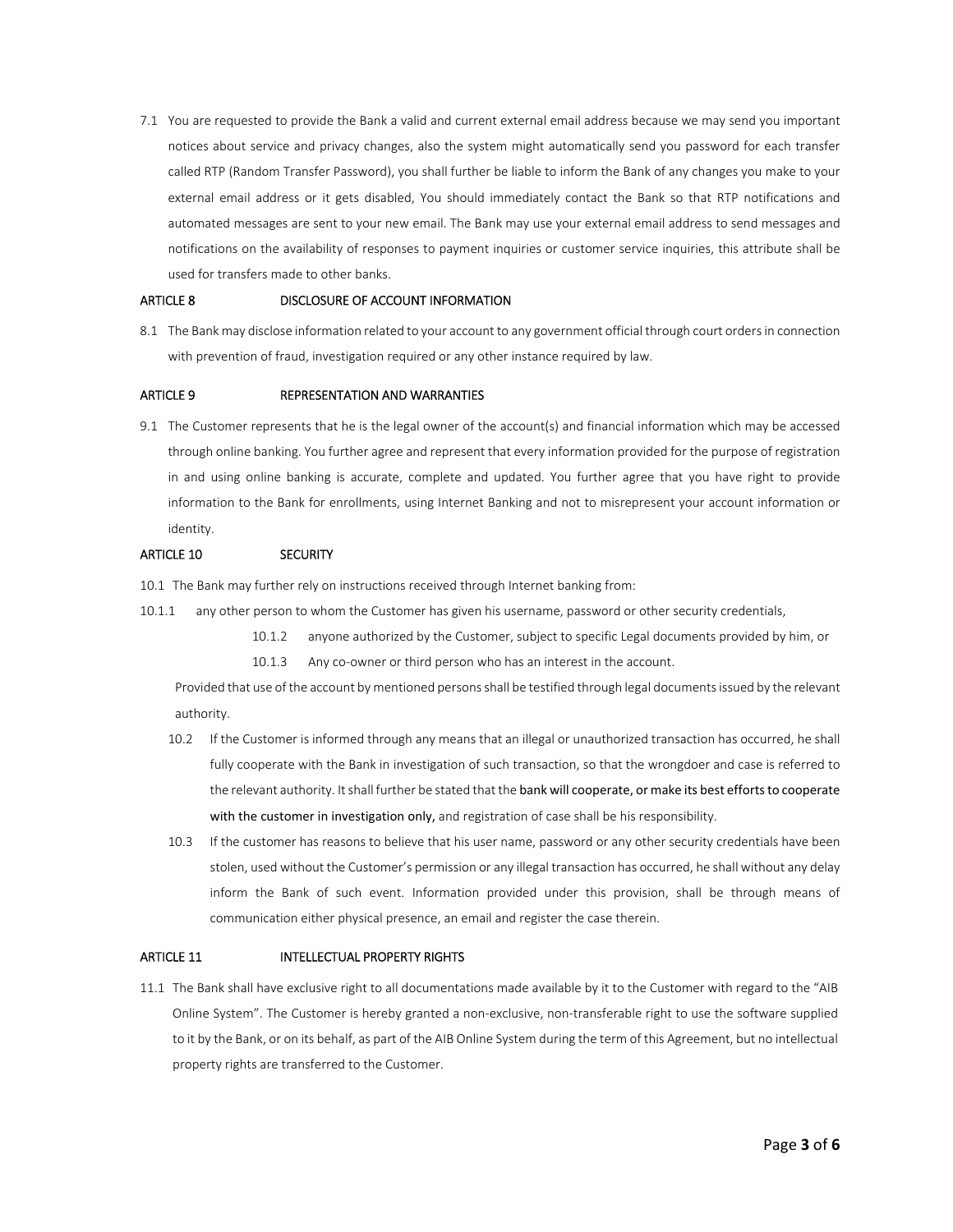11.2 The Customer further warrants that he shall not use the Bank logo, name or any other intellectual property of the Bank for his personal use. In case of breach of this provision, the customer shall be dealt in accordance with the relevant laws and regulations of the country.

#### ARTICLE 12 PRIVACY

12.1 When the Customer or any of the authorized users log into the online banking system by using the account holder's login ID, password or any other security credentials, the Bank is automatically authorized to follow instructions received related to the account and to charge fees and debit the account in accordance to the instructions received. The Customer shall be responsible for every transfer and payments initiated or authorized through this system. When using this online system, the customer further agrees to take every precaution to ensure security, safety and integrity of his accounts and transactions.

#### ARTICLE 13 LIMITATION OF LIABILITY

- 13.1 The Internet Banking transmission with the Bank's core banking system is secure and encrypted, however, the Customer understands that the communication through email, in utilizing the "AIB Online System", is not a secure means of transmission. He acknowledges and accepts that such unsecure transmission methods involve the risk of possible unauthorized usage thereof for whatever purposes. He agrees to exempt the Bank, from, any and all responsibility/liability arising from such misuse and agrees not to hold the bank responsible for any such misuse.
- 13.2 The Customer shall be liable for all costs, expenses and damages caused by the unauthorized or fraudulent use of the "AIB Online System", password and respective PIN code, including, but not limited to, any damage resulting from such disclosure.
- 13.3 The Customer shall be responsible for all costs, expenses and damages caused by the transfer through the "AIB Online System" of improper, incorrect or incomplete data to the Bank.
- 13.4 The Bank shall not be responsible for any delays, errors or omissions in the transmission and/or processing of data caused by any force majure (fire, flood, war, terrorism, etc.). It shall not be responsible towards the Customer for any damages or losses due to
	- 13.4.1 any failure or mistake of the Customer in the transmission of information utilizing the "AIB Online System", or
	- 13.4.2 the disruption or failure in any communication facilities of the Customer or interference with the "AIB Online System", whether by non-authorized representatives from the Customer's side or as a result of the mechanical failure of the mentioned system, or
- 13.5 If the information received by the Customer through the "AIB Online System" is inaccurate, incomplete or delayed, as a result of such disruption or failure, unless such damages or losses are directly attributable to the willful misconduct or gross negligence of the Bank.
- 13.6 The Customer is aware of all security risks including the risk of the content of his statement becoming known to third parties, the Customer agrees that he shall not hold the Bank in any way responsible for the same, of banker customer confidentiality.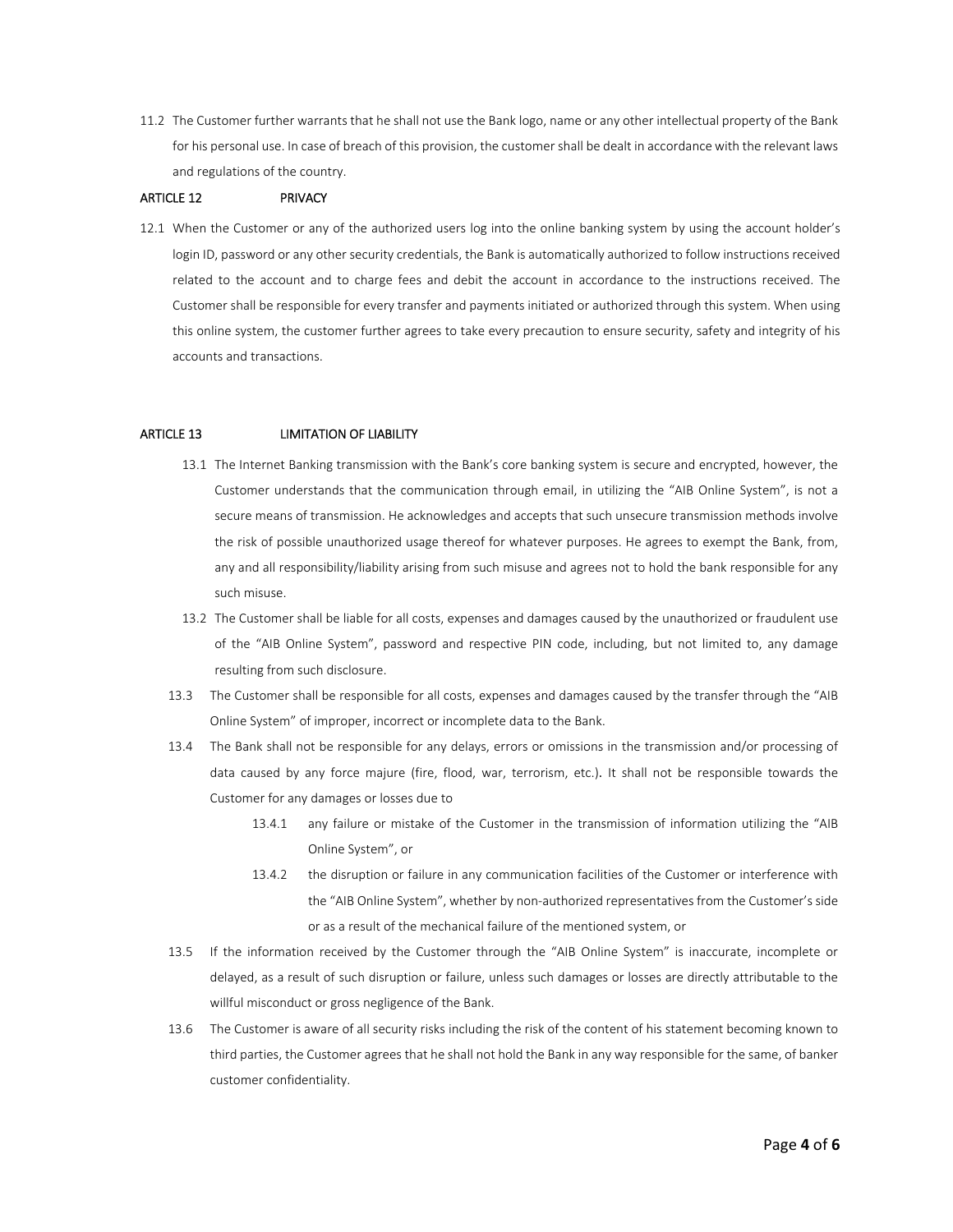- 13.7 The Customer understandsthat he remainsfully liable for any of his contractual liabilitiesto the Bank. Irrespective of receipt or non‐receipt of, intimation of availability of his statement.
- 13.8 The use and storage of any information including without limitation to, the password, account information, transaction activity, account balances and any other information available on Customer's personal computer, or any other device so affiliated is his own responsibility and liability, the bank shall not be held liable for any damages caused due to such use or storage.

# ARTICLE 14 LIABILITY FOR LOSS OF DATA

- 14.1 Either party will be responsible or bear the risk of any error or loss of data, information, transactions or other losses that may be because of the failure in the computer system or third party communications provider on which both parties rely. The Bank shall not have any liability for any damage or loss, consequential or direct which is incurred by use of the Customer's mobile device or computer (virus or otherwise).
- 14.2 The Bank does not warranty, expressed or implied, to the Customer concerning Internet banking, any of the services or features accessed through Internet banking, software, web browsers, applications accessed through the internet or any internet services including but not limited to warranties of merchantability, noninfringement except to the extent required by Law.
- 14.3 The Customer at his own discretion understands and acknowledges the risks associated with the use of online banking, any material associated with the use and download of materials in connection with it. The Online banking system is provided on "as available" or "as is" basis.

#### ARTICLE 15 AMENDMENTS TO THIS AGREEMENT

- 15.1 The Bank may at any times amend or change terms or services stated in this agreement, a notice shall be sent to you through mail. Any transaction made by you through this online banking service after the effective date of such amendment, it shall be indicated that you have accepted and agreed to such amendment.
- 15.2 The Customer understands and agrees that the Bank may withdraw, add to or modify the online facilities from time to time by notice to him. While advance notice of maintenance work likely to affect the availability of internet banking facilities or suspend, upon notice, access to online banking facilities, or the provision of all or any of the services at any time, if the Bank deems it necessary to do so in the event of an emergency.

#### ARTICLE 16 INDEMNITY

16.1 The customer hereby agrees to indemnify and hold harmless the Bank including its directors, Board of Management, Officers or any of its employees from and against any and all liabilities, loss, costs, damages and expenses, cause of actions, claims, demands, lawsuits or any other proceedings caused by or arising from his use of online banking, or by any other individual including but not limited to whom permission has been granted for use of any online banking services provided by the Bank. The Customer further indemnifies the Bank for non‐performance of other financial institutions, any infringement by you, misuse or misrepresentation of any intellectual property or other right of any person or entity, and/or your commission of fraud or any other unlawful activity or conduct.

#### ARTICLE 17 ASSIGNMENT